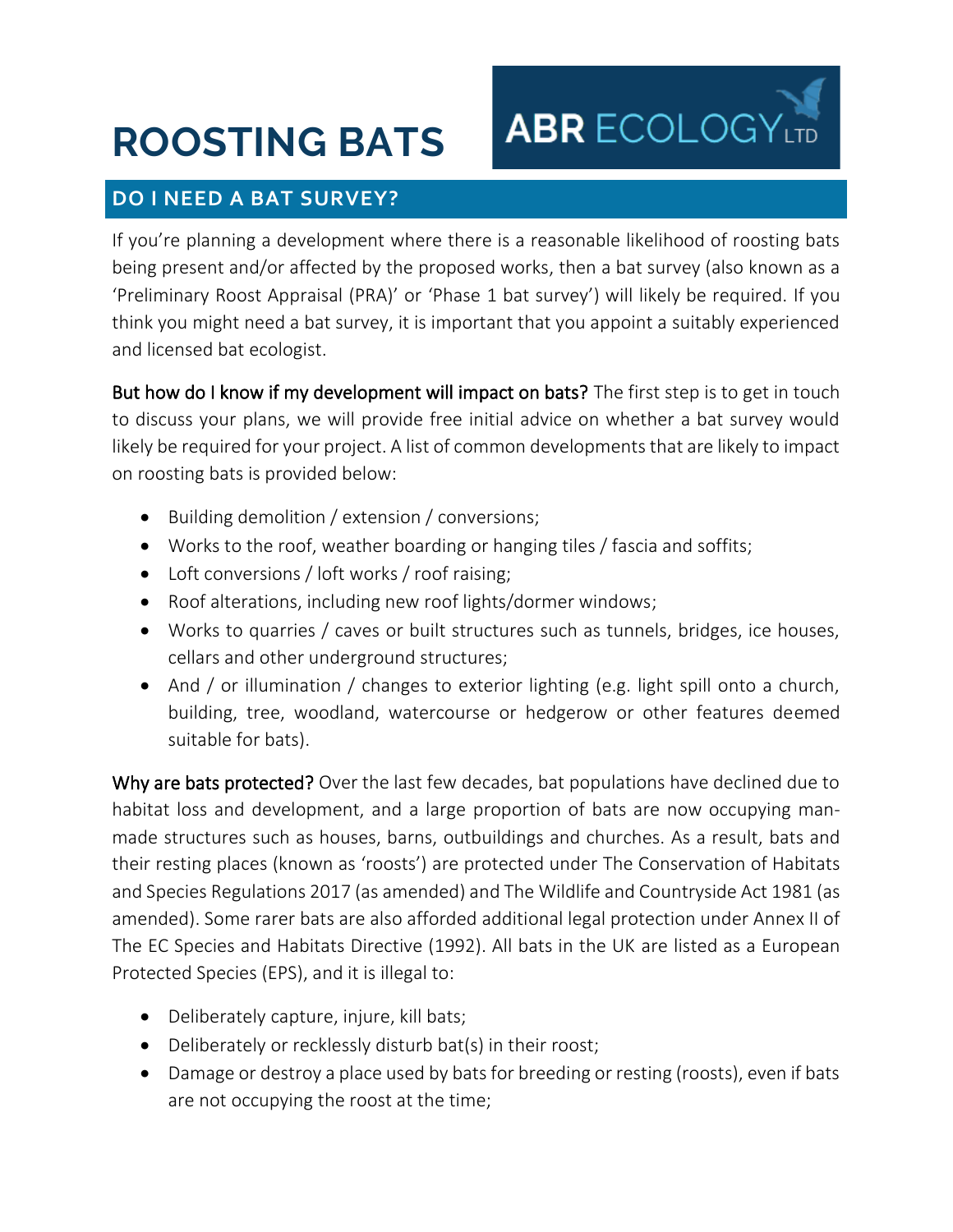- Intentionally or recklessly obstruct access to a bat roost; or
- Possess or advertise/sell/exchange a bat of a species found in the wild in the EU (dead or alive) or any part of a bat.

You will need a bat EPS licence from Natural England if any of your planned works impact on roosting bats (see below).

## **WHATS INVOLVED IN A BAT SURVEY?**

#### Buildings/structures and tree surveys

We will arrange a daytime visit to your property/site to undertake an initial assessment on any buildings/structures/trees that will be impacted as part of the proposed works. The ecologist will conduct a thorough search for signs of bats including:

- Bat droppings;
- Staining on potential bat entrance / exit points;
- Feeding signs such as butterfly wings and casings;
- And presence of live / dead bats.

Should evidence of roosting bats be found, then the building/structure/tree would be identified as a 'confirmed bat roost'. Any bat droppings found will need to be sent to a laboratory for DNA analysis, which will confirm the bat species present (as required by the Local Planning Authorities).

Many of our native bats are crevice-dwelling species and potential evidence of these bats is often concealed due to the nature and remote location of their roosts. Common roosting areasinclude behind hanging tiles/fascia/soffits/barge boards/cladding/weather boarding/ lead flashing; between roofing tiles and felt, in the roof apex and eaves and in cavity walls. Bats will tuck themselves into the smallest of gaps and crevices and so can be easily missed during the survey. Therefore, should no evidence of roosting bats be found, the ecologist will assess the building/structure/tree on a sliding scale of 'negligible' to 'high potential' for supporting roosting bats. This assessment will be made by evaluating the presence and number of potential bat access points (such as gaps under roof tiles), potential roosting areas and the immediate habitat surroundings.

If the building/structure/tree features evidence of roosting bats, or holds potential to support roosting bats, then dusk emergence/dawn re-entry surveys (also known as 'bat activity surveys' or 'Phase 2 bat surveys') will be required in accordance with The Bat Conservation Trust (BCT) Good Practice Survey Guidelines (Collins, 2016) (see 'What happens next?' below).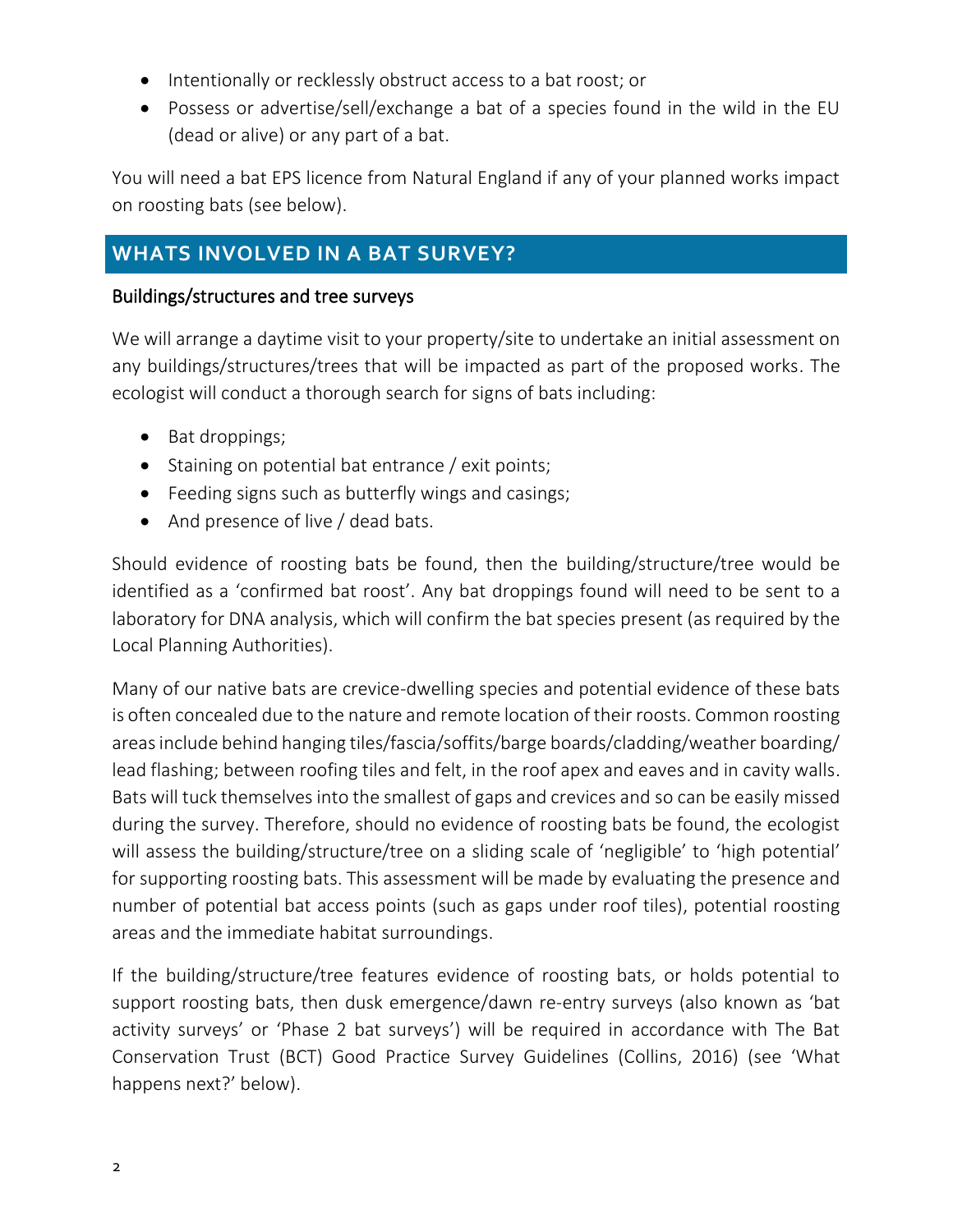### Bat foraging/commuting habitat surveys

In addition to a building/structure/tree survey, an assessment will also be made, where necessary, of any habitats on site of their potential to support foraging and commuting bats. Your development may affect habitats on site, through vegetation clearance; loss/severance of hedgerows; or indirect impacts such as a change in light spill in the area, which may have negative impacts on foraging bats.

If suitable habitat is identified, further bat activity transect surveys alongside static monitoring may be required, this involves a walking route across the site to record any bat activity.

## **WHAT HAPPENS NEXT?**

If the initial bat survey has determined that there is 'negligible potential' for bats and no evidence of bats has been recorded, then a bat report will be provided to support your application shortly following this survey. However, if the building/structure/tree has been identified to support bats, or holds 'potential' for roosting bats, then a series of bat activity surveys will be required to inform the report for planning. The following information regarding further bat activity surveys should be noted:

- Bat activity survey(s) on buildings/structures/trees must be undertaken between May and August during the optimal bat survey season (if three surveys are required then one the three surveys can be conducted in the sub-optimal month of September). Local Planning Authorities will not condition these further surveys and they must be undertaken prior to submission of the planning application.
- Each survey must be spaced a minimum of two weeks apart.
- The survey(s) must be conducted in suitable weather conditions (no rain/strong winds and a minimum of 10c in the evening).

The survey(s) involve a number of experienced bat surveyors observing the building/structure/tree around dusk and/or dawn; the surveyors will determine if bats are present/likely absent, the species of bat present, the numbers of bats, locations of any bat access points and any roosting locations. We use specialized bat recorded equipment to record any bat activity which helps determine the species of bats present.

The survey data will then be used to inform a report suitable for the Local Planning Authority to determine your planning application. The bat report will include a clear plan of how the works will be undertaken to minimise impacts on roosting bats and may include replacement bat roosting features and supervision of certain activities by a licensed bat ecologist.